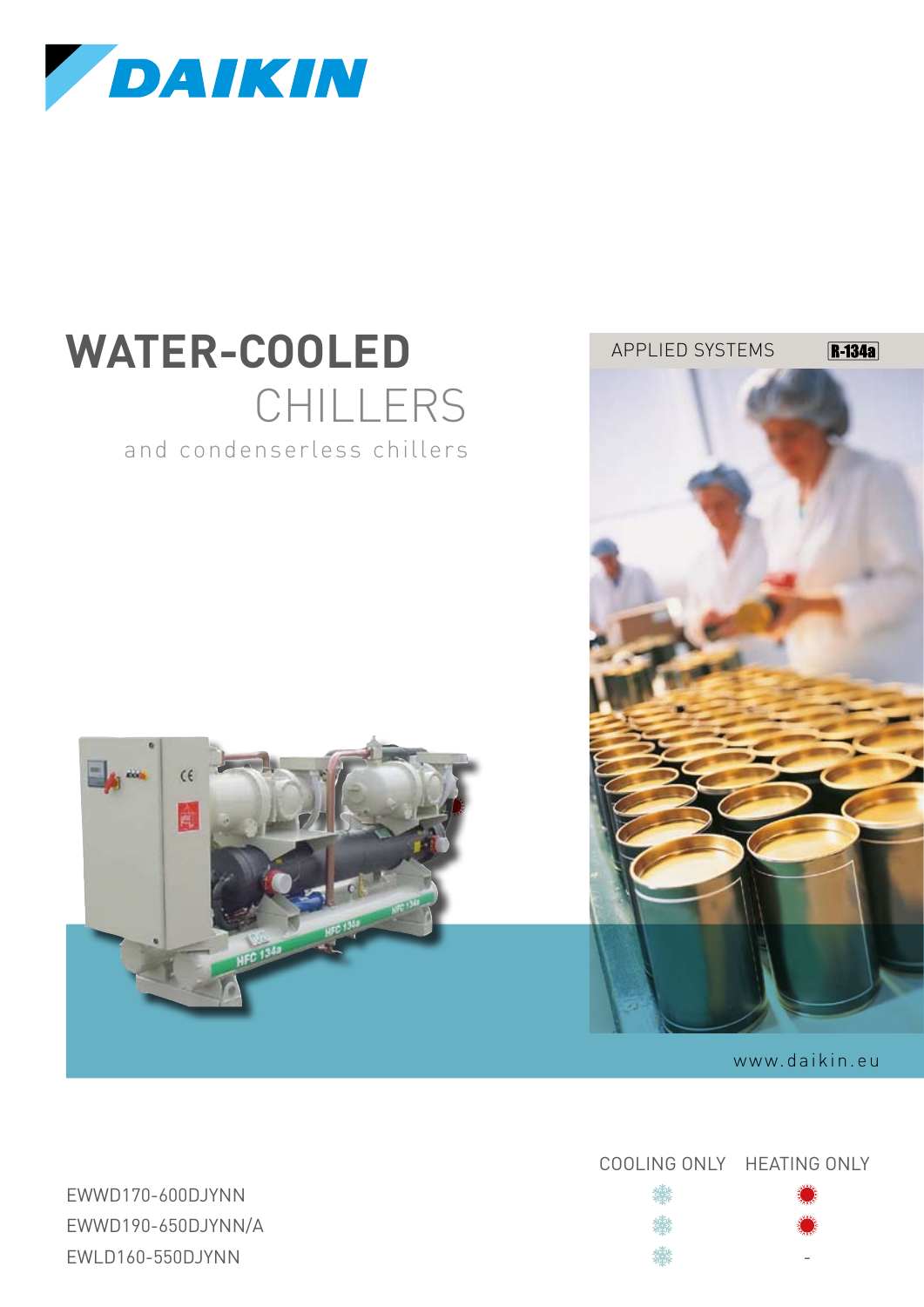

### **ABOUT DAIKIN**

Daikin has a worldwide reputation based on over 80 years' experience in the successful manufacture of high quality air conditioning equipment for industrial, commercial and residential use.

Daikin Europe N.V.

### **LARGER OPERATION RANGE**

- › 10 models available with cooling capacities ranging from 165 to 604kW and heating 184 to 745kW
- › Ideal for use in severe weather conditions and over a wide operation range
- › 2 independent circuits from 320kW onwards
- › Condenserless version available
- › Compact, simple and robust construction
- › Operation range in heating up to 50°

Heat recovery options available on request:

- › OPPR Partial recovery
- › OPTR Total recovery

|              | Application         | Sizes | Capacity range | EERavg | Sound level |
|--------------|---------------------|-------|----------------|--------|-------------|
| EWWD-DJYNN   | Standard efficiency | 10    | 165-555 kW     | 3.9    | 70-71.5 dBA |
| EWWD-DJYNN/A | High efficiency     | 10    | 186-604 kW     | 4.6    | 70-71.5 dBA |
| EWLD-DJYNN   | Condenserless       | 10    | 161-526 kW     | 3.6    | 70-71.5 dBA |

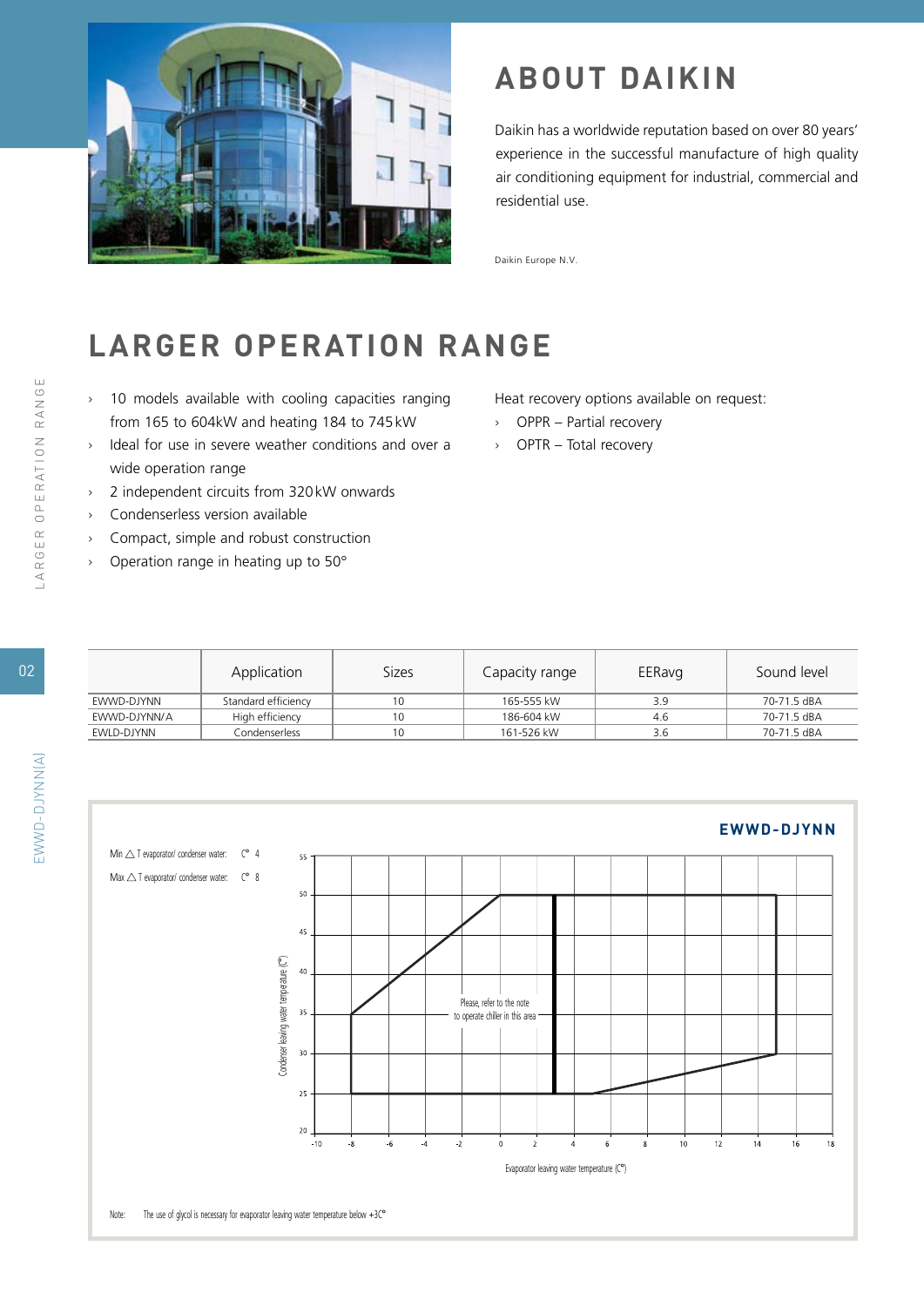

## **LARGE FLEXIBILITY**

In many applications there often exists a simultaneous cooling and heating demand requirement alongside one another. To benefit from this Daikin offers the full range of R-134a EWWD-DJYNN(/A) and EWLD-DJYNN chillers with the option of heat recovery. This option further increases the application flexibility and extends possibilities in the hotel and leisure industry as well as the industrial and process sectors.

By energetically recovering useful heat from the cooling cycle that would otherwise be rejected to the outside, extremely high COPs can be realised in heat recovery mode. The heat recovery unit aims to achieve an optimum balance between cooling and heat recovery to maximize the unit efficiency and offer savings in hot water production.

### Flexibility

Standard fitted with victaulic joints on evaporator:

- › Victualic joints absorb vibrations, reduce operating sound and thermal deflection and simplify chiller piping and installation
- $\rightarrow$  They can accommodate 8 $\degree$  angles and guarantee stress free, leak tight water piping connection.

### Sound

Standard units and High efficiency units can be fitted with Option Low Noise. OPLN includes highly absorbent sound proof cabinets around the compressors.

### Efficiency

High efficiency units are equipped with oversized evaporators and condensers to achieve +/- 17% increased EER.

### Heat recovery

Depending on the heating requirement either partial heat recovery (OPPR) or full heat recovery (OPTR) may be selected full heat recovery.

#### OPPR – Partial recovery

A stainless steel brazed plate heat exchanger is mounted in series between the compressor and water-cooled condenser as a desuperheater. The sensible heat from the hot discharge gas will be recovered, while the latent heat exchange will occur in the water-cooled condenser. The units' efficiency is maintained as condensing pressure can be reduced due to water-cooled condenser becoming oversized.



#### OPTR – Total recovery \*

A single, tailored Shell and Tube heat exchanger is mounted for full heat recovery of both sensible and latent heat. It is equipped with 2 independent water circuits with separate connections for condensate and heat recovery. Temperatures up to 55°C can be achieved.

\* Not available for EWWD-DJYNN



LAR G E f le x i b ility

EWWD-DJYNN(A)

EWWD-DJYNNKA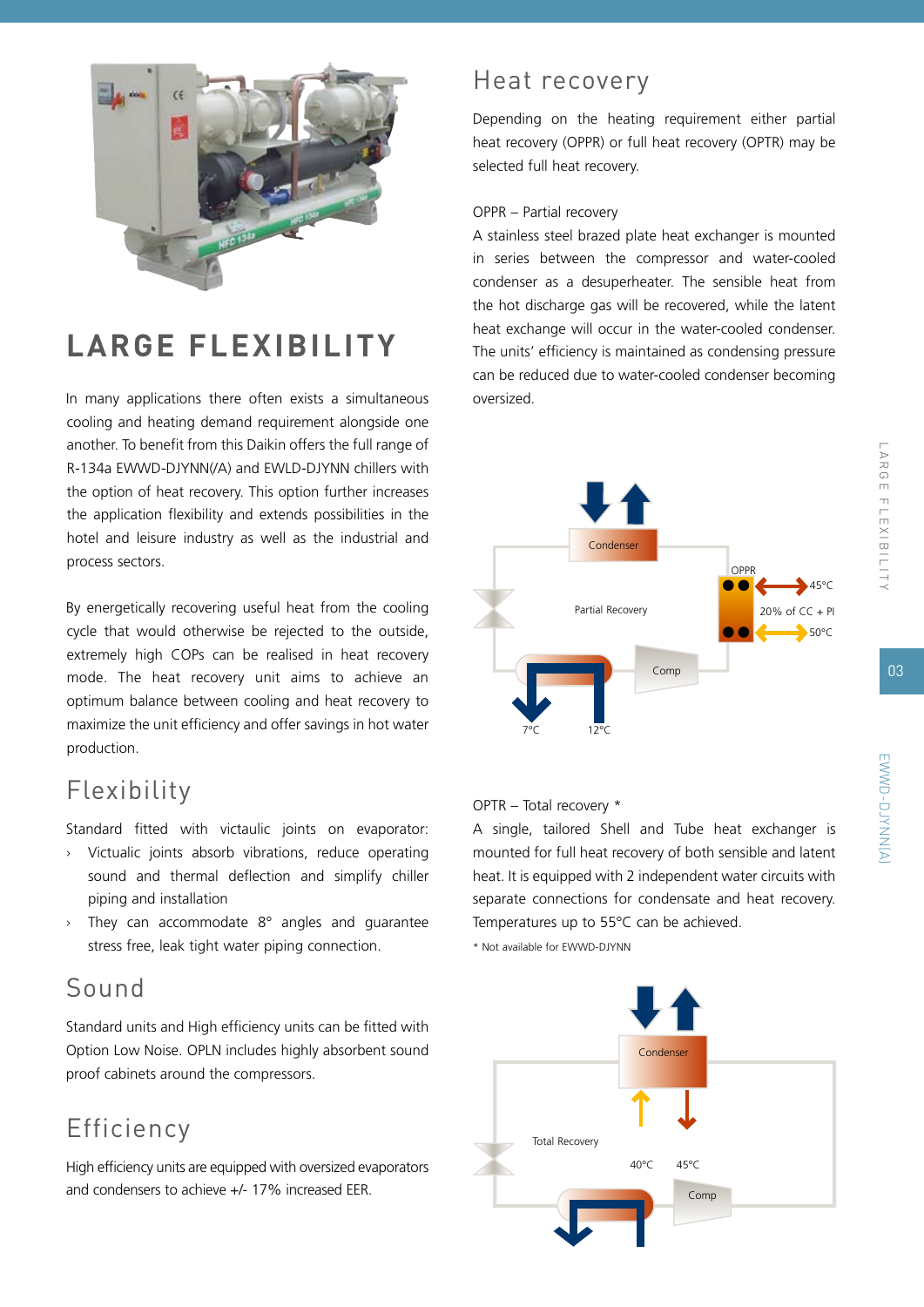

## **electronic control**



- › Advanced pCO2 control
- › Detailed information on and accurate control of all functional parameters by easy menu scrolling
- › Chilled water and brine temperatures down to -8°C on standard unit (to be set-up by a certified engineer)
- › Changeable digital input/output such as remote cooling/heating, dual setpoint and capacity limit
- › Lead lag function is standard
- › Standard equipped with night setback and peak load limitation
- › Remote DDC (EKRUPCK) can be installed up to 1,000m from the unit

#### Open Network Integration

Daikin has released a gateway for connection to BACnet, LonWorks and Modbus networks equipment and building control systems. BACnet, LonWorks and Modbus networks are recognised worldwide as the de facto standard within the building controls industry. BACnet, LonWorks and Modbus data communication protocols make it possible to control access, energy management, fire/life/safety, HVAC and lighting etc.

Simultaneous operation of up to 5 chillers is optional through EKCSCII sequencing panel (this function enables a Daikin 3MW chiller plant to be operated via a single controller).





Frame3200

## **Single screw compressor**

The large Daikin chillers are fitted with a single screw compressor with stepless capacity control. The stepless capacity control enables the requirements to be closely matched by modulating the sliding valve position according to the chilled water control condition. Capacity control is infinitely variable between 25 and 100% on single circuit units and between 12.5 and 100% on dual circuit units.

Main advantages:

- › Better partload efficiency (ESEER)
- More stable chilled water temperature
- › Closer control tolerance

04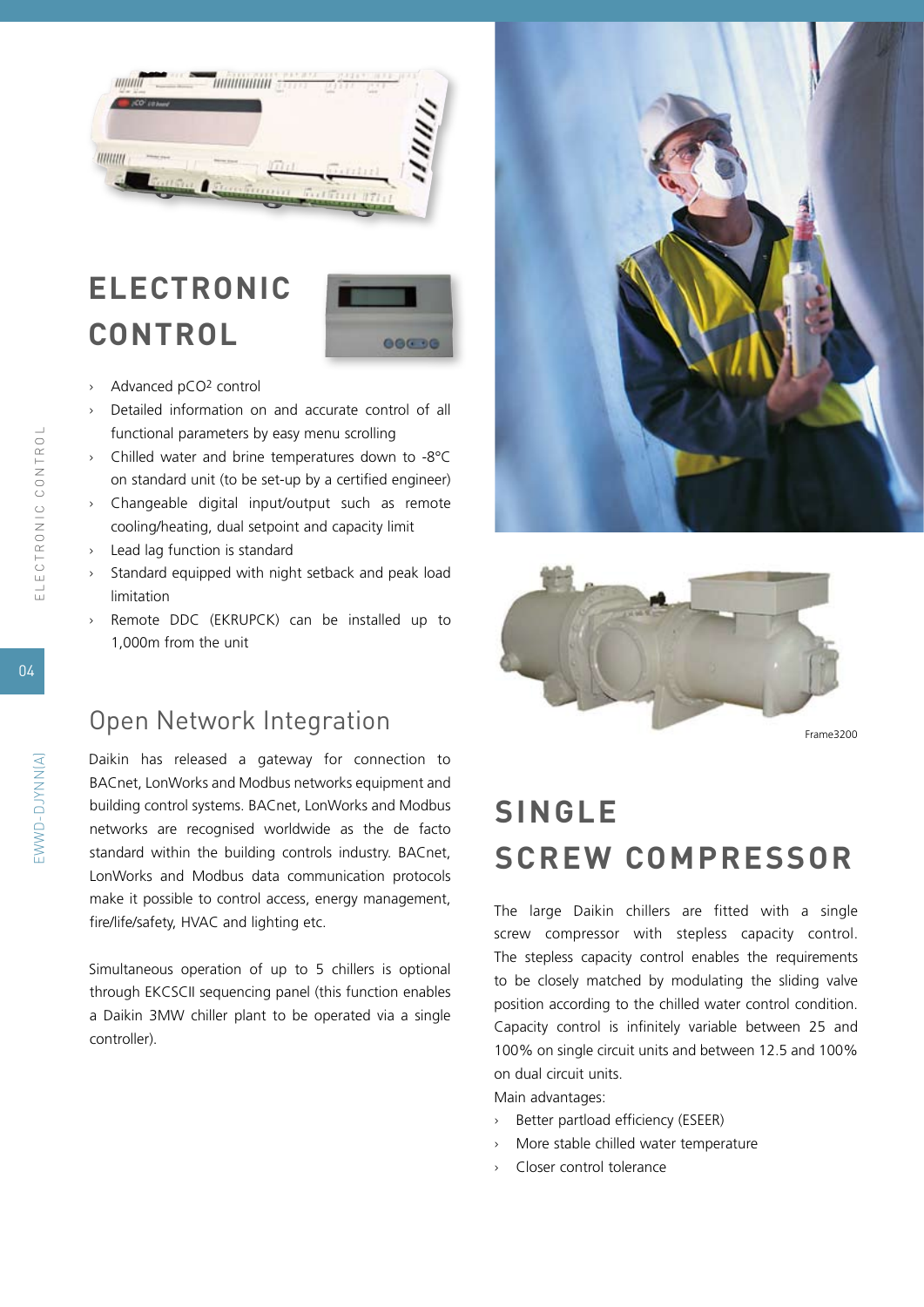

### **heat e xchanger**

### Shell & tube condenser \*

- › Special header distribution system and design of water system results in high efficiency and reduced heat transfer surface
- › Compact dimensions and lower weight result in a smaller refrigerant volume
- \* Not applicable for EWWD-DJYNN

### Shell & tube evaporator

- › Special high efficiency tubes with grooves on the inside.
- › Special header distribution system and design of water system results in high efficiency and reduced heat transfer surface
- › Compact dimensions and lower weight result in a smaller refrigerant volume

05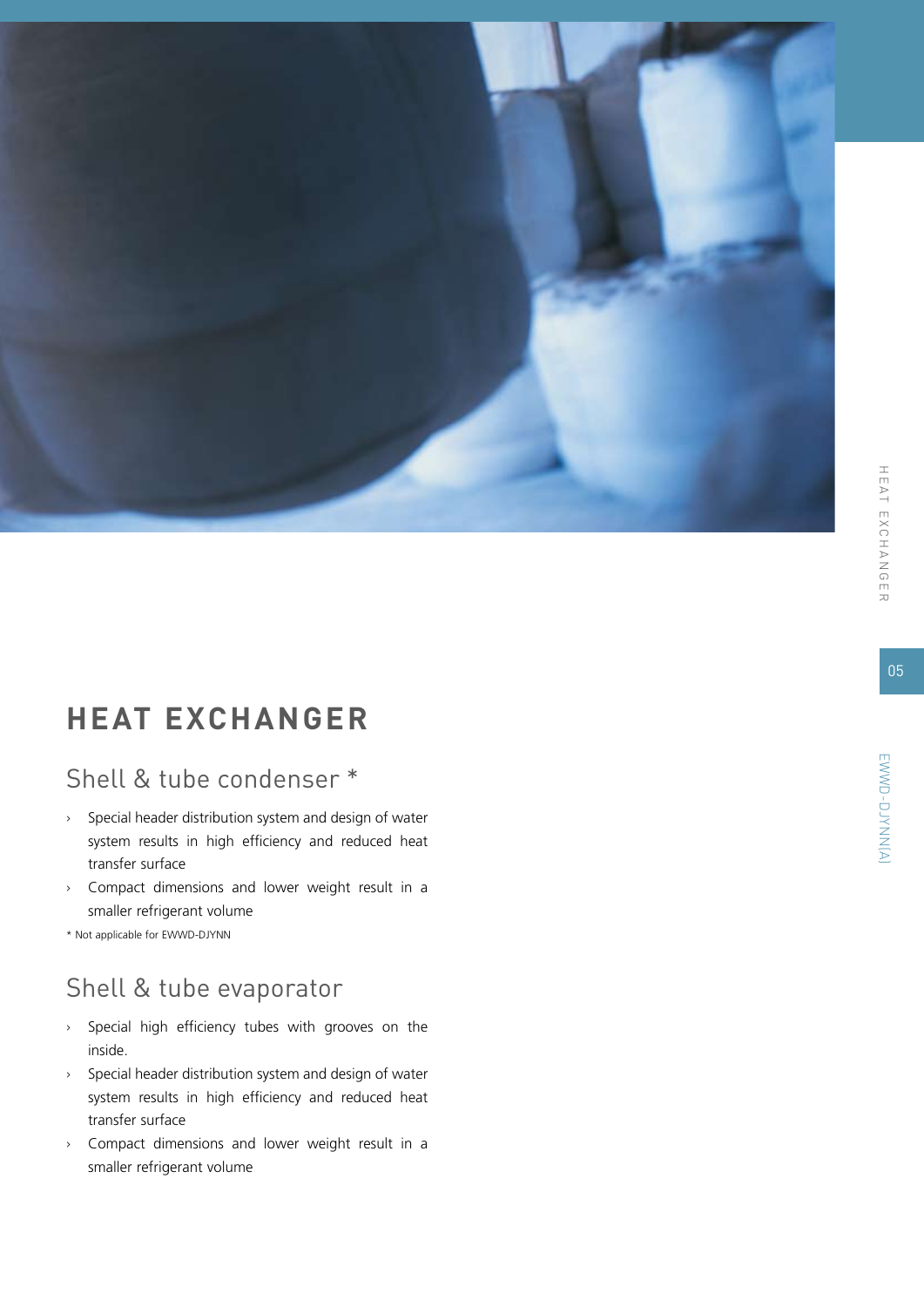### **Specifications**

| <b>STANDARD UNIT</b>                  |                             |                     |       | 170                          | 210             | 260                                  | 300            | 320                                       | 380                                   | 420            | 460             | 500            | 600            |  |  |
|---------------------------------------|-----------------------------|---------------------|-------|------------------------------|-----------------|--------------------------------------|----------------|-------------------------------------------|---------------------------------------|----------------|-----------------|----------------|----------------|--|--|
|                                       | Cooling                     |                     | kW    | 165.5                        | 201.2           | 252.8                                | 280.4          | 333.9                                     | 372.2                                 | 402.5          | 448.3           | 493.7          | 555.7          |  |  |
| Capacity (Eurovent)                   | Heating                     |                     | kW    | 207.6                        | 251.9           | 317.7                                | 355.7          | 418.2                                     | 465.3                                 | 503.9          | 563.4           | 622.7          | 705.5          |  |  |
| Nominal input (Eurovent)              | Cooling                     |                     | kW    | 42.1                         | 50.7            | 64.9                                 | 75.4           | 84.3                                      | 93.1                                  | 101.4          | 115.1           | 129.0          | 150.2          |  |  |
| Capacity Steps                        |                             |                     | %     |                              | stepless 25-100 |                                      |                |                                           |                                       |                |                 |                |                |  |  |
| EER                                   |                             |                     |       | 3.93                         | 3.97            | 3.9                                  | 3.72           | 3.96                                      | 4                                     | 3.97           | 3.89            | 3.83           | 3.7            |  |  |
| <b>ESEER</b>                          |                             |                     |       | 5.00                         | 5.04            | 4.95                                 | 4.72           | 5.28                                      | 5.33                                  | 5.29           | 5.19            | 5.10           | 4.93           |  |  |
| Dimensions                            | Height x Width x Depth      |                     | mm    |                              | 1,860x3,435x920 |                                      |                |                                           |                                       |                | 1,880x4,305x860 |                |                |  |  |
| Weight                                | Machine weight              |                     | kg    | 1,393                        | 1,410           |                                      | 1,503          | 2,687                                     | 2,697                                 | 2,702          | 2,757           | 2,762          |                |  |  |
|                                       | Operating Weight            |                     | kg    | 1,470                        | 1,480           |                                      | 1,650          | 2,840                                     | 2,850                                 | 2,860          |                 | 2,970          |                |  |  |
|                                       | Type                        |                     |       |                              |                 |                                      |                |                                           | Shell and tube                        |                |                 |                |                |  |  |
|                                       | Water volume                |                     |       | 60                           | 56              |                                      | 123            | 118                                       |                                       | 113            | 173             |                | 168            |  |  |
| Water Heat Exchanger Evaporator       |                             | Min                 | l/min | 218                          | 220             |                                      | 349            | 380                                       | 425                                   | 430            | 553             | 612            | 613            |  |  |
|                                       | Water flow rate             | Nominal             | l/min | 474                          | 577             | 725                                  | 804            | 957                                       | 1,067                                 | 1,154          | 1,285           | 1,415          | 1,593          |  |  |
|                                       |                             | Max                 | l/min | 688                          | 694             | 1,105                                | 1,104          | 1,201                                     | 1,344                                 | 1,360          | 1,749           | 1,935          | 1,939          |  |  |
|                                       | Nominal water pressure drop | Cooling             | kPa   | 47.5                         | 69              | 43                                   | 53             | 63.5                                      | 63                                    | 72             | 54              | 53.5           | 67.5           |  |  |
|                                       | Type                        |                     |       |                              |                 |                                      |                |                                           | Shell and tube                        |                |                 |                |                |  |  |
|                                       | Water volume                |                     |       | 13                           |                 | 15                                   |                | 26                                        | 28                                    |                | 30              |                |                |  |  |
| Water Heat Exchanger Condenser        |                             | Min                 | l/min | 303                          | 357             | 363                                  | 368            | 603                                       | 659                                   | 718            | 726             | 729            | 741            |  |  |
|                                       | Water flow rate             | Nominal             | l/min | 595                          | 722             | 911                                  | 1020           | 1199                                      | 1334                                  | 1445           | 1615            | 1785           | 2024           |  |  |
|                                       |                             | Max                 | l/min | 959                          | 1128            | 1147                                 | 1162           | 1908                                      | 2083                                  | 2270           | 2296            | 2305           | 2344           |  |  |
|                                       | Nominal water pressure drop | Heating             | kPa   | 38.5                         | 41              | 63                                   | 77             | 39.5                                      | 41                                    | 40.5           | 49,5            | 60             | 74,5           |  |  |
| Compressor                            | Type<br>Model               |                     |       |                              | $\mathbf{1}$    |                                      |                | Semi-hermetic single screw compressor     |                                       |                | $\overline{2}$  |                |                |  |  |
| Sound Pressure                        |                             | Quantity<br>Cooling | dBA   |                              | 69.7            |                                      |                |                                           |                                       |                | 71.7            |                |                |  |  |
| Operation Range                       | Evaporator                  | Min~Max             | °C    |                              |                 |                                      |                |                                           | $-8 - 15$                             |                |                 |                |                |  |  |
|                                       | Condenser                   | $Min - Max$         | °C    |                              |                 |                                      |                | $25 - 40$                                 |                                       |                |                 |                |                |  |  |
|                                       | Refrigerant type            |                     |       |                              |                 |                                      |                | R-134a                                    |                                       |                |                 |                |                |  |  |
|                                       | Refrigerant charge          |                     | kg    |                              | $50\,$          |                                      |                |                                           |                                       |                | 100             |                |                |  |  |
| Refrigerant circuit<br>No of circuits |                             |                     |       |                              | $\mathbf{1}$    |                                      |                | $\overline{2}$                            |                                       |                |                 |                |                |  |  |
|                                       | Refrigerant control         |                     |       | Electronic expansion valve   |                 |                                      |                |                                           |                                       |                |                 |                |                |  |  |
| Power Supply                          |                             |                     |       | 3~/400V/50Hz                 |                 |                                      |                |                                           |                                       |                |                 |                |                |  |  |
| Piping connections                    | Evaporator water drain      |                     |       |                              |                 | 1/2" gas                             |                |                                           |                                       |                |                 |                |                |  |  |
|                                       |                             |                     |       |                              |                 |                                      |                |                                           |                                       |                |                 |                |                |  |  |
| <b>HIGH EFFICIENCY (/A)</b>           |                             |                     |       | 190                          | 230             | 280                                  | 320            | 380                                       | 400                                   | 460            | 500             | 550            | 650            |  |  |
|                                       | Cooling                     |                     | kW    | 186.4                        | 223.3           | 276.5                                | 306.7          | 366.3                                     | 408.2                                 | 443.6          | 496             | 540.5          | 603.9          |  |  |
| Capacity (Eurovent)                   | Heating                     |                     | kW    | 226.1                        | 271.4           | 335.8                                | 378.1          | 445.6                                     | 495.4                                 | 538.6          | 600.8           | 654.9          | 741.6          |  |  |
| Nominal input (Eurovent)              | Cooling                     |                     | kW    | 39.7                         | 48.1            | 59.3                                 | 71.4           | 79.3                                      | 87.2                                  | 95             | 104.8           | 114.4          | 137.7          |  |  |
| Capacity Steps                        |                             |                     | %     | stepless 25-100              |                 |                                      |                | stepless 12.5-100                         |                                       |                |                 |                |                |  |  |
| EER                                   |                             |                     |       | 4.7                          | 4.64            | 4.66                                 | 4.3            | 4.62                                      | 4.68                                  | 4.67           | 4.73            | 4.72           | 4.39           |  |  |
| ESEER                                 |                             |                     |       | 5.97<br>5.90<br>5.92<br>5.46 |                 | 6.15<br>6.24<br>6.23<br>6.31<br>6.30 |                |                                           |                                       | 5.85           |                 |                |                |  |  |
| Dimensions                            | Height x Width x Depth      |                     | mm    |                              | 1,860x3,435x920 |                                      |                | 1,880x4,305x860                           |                                       |                |                 |                |                |  |  |
| Weight                                | Machine weight              |                     | kg    | 1,650                        | 1,665           |                                      | 1,680          | 2,800<br>2,945<br>2,955<br>2,975<br>2,990 |                                       |                |                 |                |                |  |  |
|                                       | Operating Weight            |                     | kg    | 1,800                        | 1,810           |                                      | 1,820          | 3,020                                     | 3,280                                 | 3,290          | 3,315           |                | 3,340          |  |  |
|                                       | Type                        |                     |       |                              |                 |                                      |                | Shell and tube                            |                                       |                |                 |                |                |  |  |
|                                       | Water volume                |                     |       | 125                          | 120             |                                      | 110            | 170                                       |                                       | 285            |                 | 280            |                |  |  |
| Water Heat Exchanger Evaporator       |                             | Min                 | l/min | 341                          | 342             | 424                                  | 419            | 606                                       | 763                                   | 760            | 720             | 726            | 725            |  |  |
|                                       | Water flow rate             | Nominal             | l/min | 534                          | 640             | 793                                  | 879            | 1,050                                     | 1,170                                 | 1,272          | 1,422           | 1,549          | 1,731          |  |  |
|                                       |                             | Max                 | l/min | 1,080                        | 1,082           | 1,340                                | 1,325          | 1,917                                     | 2,414                                 | 2,403          | 2,277           | 2,297          | 2,293          |  |  |
|                                       | Nominal water pressure drop | Cooling             | kPa   | 24.5                         | 35              |                                      | 44             | 30                                        | 23.5                                  | 28             | 39              | 45.5           | 57             |  |  |
|                                       | Type<br>Water volume        |                     |       | 22                           |                 | 25                                   |                |                                           | Shell and tube                        | 50             | 59              |                | 68             |  |  |
|                                       |                             | Min                 | l/min |                              |                 |                                      |                | 44                                        | 47                                    |                |                 |                |                |  |  |
| Water Heat Exchanger Condenser        | Water flow rate             | Nominal             | l/min | 497<br>648                   | 550<br>778      | 609<br>963                           | 648            | 994                                       | 1,089                                 | 1,202          | 1,362           | 1,533          | 1,542          |  |  |
|                                       |                             | Max                 | l/min | 1,572                        | 1,740           | 1,925                                | 1,084<br>2,048 | 1,277<br>3,145                            | 1,420<br>3,444                        | 1,544<br>3,801 | 1,722<br>4,306  | 1,877<br>4,847 | 2,126<br>4,877 |  |  |
|                                       | Nominal water pressure drop | Heating             | kPa   | 17                           | 20              | 25                                   | 28             | 16.5                                      | 17                                    | 16.5           | 16              | 15             | 19             |  |  |
|                                       |                             |                     |       |                              |                 |                                      |                |                                           | Semi-hermetic single screw compressor |                |                 |                |                |  |  |
| Compressor                            | Type<br>Model               | Quantity            |       |                              | $\mathbf{1}$    |                                      |                |                                           |                                       |                | $\overline{2}$  |                |                |  |  |
| Sound Pressure                        |                             | Cooling             | dBA   |                              | 69.7            |                                      |                |                                           |                                       |                | 71.7            |                |                |  |  |
| Operation Range                       | Evaporator                  | $Min \sim Max$      | °C    |                              |                 |                                      |                |                                           | $-8 - 15$                             |                |                 |                |                |  |  |
|                                       | Condenser                   | $Min \sim Max$      | °C    |                              |                 |                                      |                |                                           | $25 - 40$                             |                |                 |                |                |  |  |
|                                       | Refrigerant type            |                     |       |                              |                 |                                      |                |                                           | R-134a                                |                |                 |                |                |  |  |
|                                       | Refrigerant charge          |                     | kg    |                              | 50              |                                      |                |                                           |                                       |                | $100\,$         |                |                |  |  |
| Refrigerant circuit                   | No of circuits              |                     |       |                              | $\mathbf{1}$    |                                      |                |                                           |                                       |                | $\overline{2}$  |                |                |  |  |
|                                       | Refrigerant control         |                     |       |                              |                 | Electronic expansion valve           |                |                                           |                                       |                |                 |                |                |  |  |
| Power Supply                          |                             |                     |       | $3 - 1400V/50Hz$             |                 |                                      |                |                                           |                                       |                |                 |                |                |  |  |

# **options & accessories**

| Options      |                                         |                               |                      |                       |             |            |  |  |  |
|--------------|-----------------------------------------|-------------------------------|----------------------|-----------------------|-------------|------------|--|--|--|
|              |                                         | Noise & Head Pressure Control | <b>Heat Recovery</b> |                       | <b>LWE</b>  |            |  |  |  |
| Reference    | <b>Products</b>                         | Low noise                     | Total Heat Recovery  | Partial Heat Recovery | High Glycol | Low Glycol |  |  |  |
|              |                                         | OPLN                          | OPTR                 | OPPR                  | OPZH        | OPZL       |  |  |  |
| EWWD-DJYNN   | 170-210-260-300-320-380-420-460-500-600 |                               |                      |                       | STD         | STD        |  |  |  |
| EWWD-DJYNN/A | 190-230-280-320-380-400-460-500         |                               |                      |                       | STD         | STD        |  |  |  |
|              | 550-650                                 |                               |                      |                       | STD         | STD        |  |  |  |
| Accessories  |                                         |                               |                      |                       |             |            |  |  |  |
|              |                                         |                               |                      |                       |             |            |  |  |  |

|                                                                                                                                                                                                                                     |    | <b>Communication cards</b> | <b>Modbus interface</b><br><b>Bacnet interface</b> | <b>Remote user interface</b> |  |
|-------------------------------------------------------------------------------------------------------------------------------------------------------------------------------------------------------------------------------------|----|----------------------------|----------------------------------------------------|------------------------------|--|
| Reference                                                                                                                                                                                                                           | -- |                            | 斎<br>图                                             | ≊                            |  |
| EWWD170-600DJYNN                                                                                                                                                                                                                    |    |                            |                                                    |                              |  |
| EWWD190-650DJYNN/A                                                                                                                                                                                                                  |    |                            |                                                    |                              |  |
| $\overline{a}$ , and a set of the set of the set of the set of the set of the set of the set of the set of the set of the set of the set of the set of the set of the set of the set of the set of the set of the set of the set of |    |                            |                                                    |                              |  |

(s) OP12 & OP03 needs to be added to meet Swedish national law 1992: 16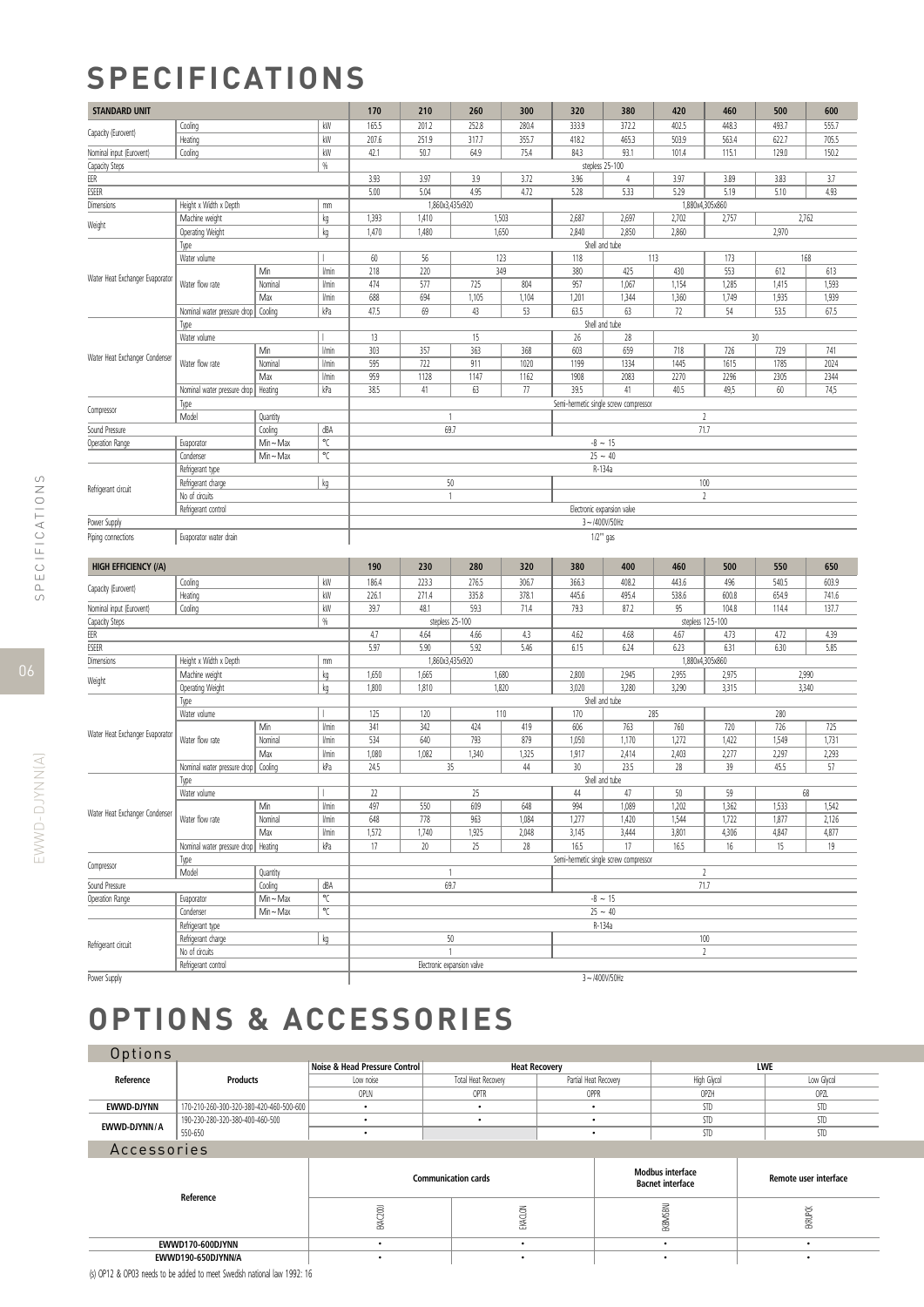

| <b>CONDENSERLESS</b>     | 160                           | 190            | 240          | 270                                   | 320                               | 360                      | 400      | 420                      | 480       | 550      |                   |          |          |  |
|--------------------------|-------------------------------|----------------|--------------|---------------------------------------|-----------------------------------|--------------------------|----------|--------------------------|-----------|----------|-------------------|----------|----------|--|
| Capacity (Eurovent)      | Coolina                       |                | kW           | 160.6                                 | 189                               | 244                      | 270.4    | 315.5                    | 352.2     | 381.1    | 428.3             | 475.7    | 525.9    |  |
| Nominal input (Eurovent) | Cooling                       |                | kW           | 45.4                                  | 54.3                              | 65.9                     | 74.6     | 90.6                     | 99.7      | 108.6    | 120               | 131.5    | 148      |  |
| Capacity Steps           |                               |                | %            |                                       |                                   |                          |          |                          |           |          |                   |          |          |  |
| EER                      |                               |                |              | 3.54                                  | 3.48                              | 3.7                      | 3.62     | 3.48                     | 3.53      | 3.51     | 3.57              | 3.62     | 3.55     |  |
| Dimensions               | Height x Width x Depth        |                | mm           |                                       |                                   | 1,860x1,000x3,700        |          |                          |           |          | 1,942x1,100x4,400 |          |          |  |
| Weight                   | Machine weight                |                | kg           |                                       | 1.280                             |                          | 1.398    | 2,442                    |           | 2,446    | 2,501             | 2,506    |          |  |
|                          | Operating Weight              |                | kq           |                                       | 1,337                             |                          | 1,516    |                          | 2.560     |          |                   | 2,670    |          |  |
|                          | Type                          |                |              |                                       | Shell and tube - direct expansion |                          |          |                          |           |          |                   |          |          |  |
|                          | Water volume                  |                |              | 1,151                                 | 1,354                             | 1,749                    | 1,938    | 1,130                    | 1,262     | 1.365    | 1,535             | 1,704    | 1,884    |  |
| Water Heat               | Water flow rate               | Min            | <b>Vmin</b>  | 230.20                                | 270.90                            | 349.74                   | 387.58   | 452.22                   | 504.83    | 546.25   | 613.90            | 681.84   | 753.80   |  |
| Exchanger Evaporator     |                               | Nominal        | l/min        | 460.39                                | 541.81                            | 699.47                   | 775.16   | 904.44                   | 1,009.65  | 1,092.50 | 1.227.81          | 1,363.69 | 1.507.60 |  |
|                          |                               | Max            | <b>Vmin</b>  | 649.15                                | 763.95                            | 986.26                   | 1,092.97 | 1,275.27                 | 1,423.61  | 1,540.42 | 1,731.21          | 1,922.80 | 2,125.71 |  |
|                          | Nominal water pressure drop   | Cooling        | kPa          | 48                                    | 69                                | 43                       | 53       | 64                       | 63        | 72       | 54                |          | 68       |  |
| Compressor               | Type                          |                |              | Semi-hermetic single screw compressor |                                   |                          |          |                          |           |          |                   |          |          |  |
|                          | Model                         | Quantity       |              |                                       |                                   | $\overline{\phantom{a}}$ |          |                          |           |          |                   |          |          |  |
| Sound Power              |                               | Cooling        | dBA          |                                       |                                   | 88                       |          |                          |           | 90.5     |                   |          |          |  |
| Operation Range          | Evaporator                    | $Min \sim Max$ | $^{\circ}$ C |                                       |                                   |                          |          |                          | $-8 - 15$ |          |                   |          |          |  |
|                          | Condensing temperature        | Min~Max        | $^{\circ}$ C | $25 - 50$                             |                                   |                          |          |                          |           |          |                   |          |          |  |
|                          | Refrigerant type              |                |              | R-134a                                |                                   |                          |          |                          |           |          |                   |          |          |  |
| Refrigerant circuit      | Refrigerant charge            |                | kg           |                                       | 5                                 |                          |          | 10                       |           |          |                   |          |          |  |
|                          | No of circuits                |                |              |                                       |                                   |                          |          | $\overline{\phantom{a}}$ |           |          |                   |          |          |  |
|                          | Refrigerant control           |                |              |                                       | Electronic expansion valve        |                          |          |                          |           |          |                   |          |          |  |
| Power Supply             |                               |                |              | $3 - 1400V/50Hz$                      |                                   |                          |          |                          |           |          |                   |          |          |  |
| Piping connections       | Evaporator water inlet/outlet |                |              |                                       | 88.9<br>114.3                     |                          |          |                          |           |          |                   | 139.7    |          |  |

|             | Electrical   |                  |           |                            | Condenser                 |                    |        |                        |
|-------------|--------------|------------------|-----------|----------------------------|---------------------------|--------------------|--------|------------------------|
| Main switch | Soft starter | Power factor 0,9 | A/V meter | Electronic Expansion Valve | Pressure relief valve     | Suction stop valve | Gauges | Cu / Ni heat exchanger |
| OP52        | OPSS         | OPPF             | OP57      | OPEX                       | OP03                      | OP12               | OPGA   | <b>OPNI</b>            |
| <b>STD</b>  |              |                  |           | <b>STD</b>                 | $\bullet$ $\circ$ $\circ$ | STD                | STD    |                        |
| <b>STD</b>  |              |                  |           | STD                        | $\bullet$ (c)             | STD                | STD    |                        |
| STD         |              |                  |           | <b>STD</b>                 | $\bullet$ (s)             | STD                | STD    |                        |
|             |              |                  |           |                            |                           |                    |        |                        |

| <b>Buffer tanks</b> |   |   |        | <b>Sequencing Panel</b> | <b>Plant Visor</b> |        | Modem             | Converter RS485 to<br><b>RS232</b> | <b>Converter RS485</b><br>to USB |
|---------------------|---|---|--------|-------------------------|--------------------|--------|-------------------|------------------------------------|----------------------------------|
| ≊                   | 黑 | 図 | ¥<br>图 | -<br>図                  | 昱                  | ₩<br>훕 | $\approx$<br>EKGS | る<br>¥                             | $\sim$<br>泴                      |
|                     |   |   |        |                         |                    |        |                   |                                    |                                  |
|                     |   |   |        | $\bullet$               |                    |        |                   |                                    |                                  |